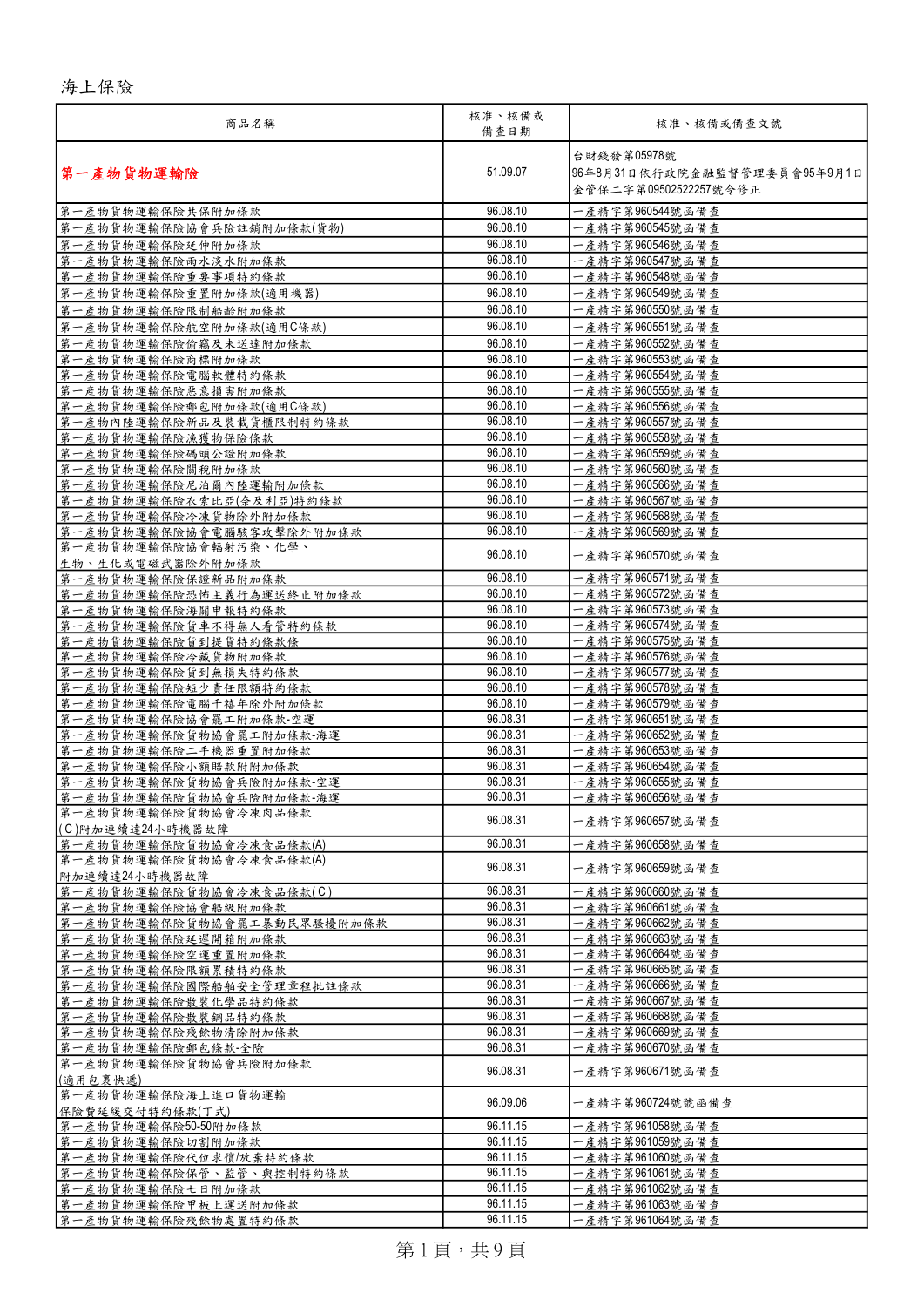| 第一產物貨物運輸保險買方利益附加條款                                                                    | 96.11.15               | 一產精字第961065號函備查                      |
|---------------------------------------------------------------------------------------|------------------------|--------------------------------------|
| 第一產物貨物運輸保險賣方或有利益附加條款                                                                  | 96.11.15               | 一產精字第961066號函備查                      |
| 第一產物貨物運輸保險買方賣方或有利益附加條款                                                                | 96.11.15               | 一產精字第961067號函備查                      |
| 第一產物貨物運輸保險貿易條件(FOB)附註附加條款                                                             | 96.11.15               |                                      |
|                                                                                       | 96.11.15               | 一產精字第961068號函備查                      |
| 第一產物貨物運輸保險損失理算特約條款                                                                    |                        | 一產精字第961069號函備查                      |
| 第一產物貨物運輸保險裝運前公證特約條款                                                                   | 96.11.15               | 一產精字第961070號函備查                      |
| 第一產物貨物運輸油類、種子、油脂類貿易聯盟協會條款(C)                                                          | 96.11.15               | 一產精字第961071號函備查                      |
| 第一產物貨物運輸油類、種子、油脂類貿易<br>聯盟協會條款兵險附加條款                                                   | 96.11.15               | 一產精字第961072號函備查                      |
| 第一產物貨物運輸油類、種子、油脂類貿易                                                                   |                        |                                      |
| 聯盟協會條款罷工附加條款                                                                          | 96.11.15               | 一產精字第961073號函備查                      |
| 第一產物貨物運輸保險錯誤及遺漏附加條款                                                                   | 96.11.15               | 一產精字第970201號函備查                      |
| 第一產物貨物運輸保險利潤佣金制附加條款                                                                   | 97.03.10               | 一產精字第970202號函備查                      |
| 第一產物貨物運輸保險UNATTENDED VEHICLE CLAUSE 附加條款                                              | 97.03.10               | 一產精字第970203號函備查                      |
| 第一產物貨物運輸保險不明原因遺失附加條款                                                                  | 97.03.10               | 一產精字第970204號函備查                      |
| 第一產物貨物運輸保險包裝附加條款                                                                      | 97.03.10               | 一產精字第970205號函備查                      |
| 第一產物貨物運輸保險退運附加條款                                                                      | 97.03.10               | 一產精字第970206號函備查                      |
|                                                                                       |                        |                                      |
| 第一產物貨物運輸保險CONCEALED DAMAGE CLAUSE (XXX DAYS)                                          | 97.07.10               | 一產水字第970714號函備查                      |
| 第一產物貨物運輸保險CONCEALED DAMAGE CLAUSE (XXX DAYS)-1                                        | 97.07.10               | 一產水字第970715號函備查                      |
| 第一產物貨物運輸保險SECOND HAND REPLACEMENT CLAUSE                                              | 97.07.10               | 一產水字第970716號函備查                      |
| 第一產物貨物運輸保險Several Liability Notice                                                    | 97.06.01               | 一產水字第970501號函備查                      |
| 第一產物貨物運輸保險佳世達集團條款                                                                     | 97.07.10               | 一產水字第970717號函備查                      |
| 第一產物貨物運輸保險緯創集團條款                                                                      | 97.08.01               | 一產水字第970771號函備查                      |
| 第一產物貨物運輸保險MACHINERY CLAUSE                                                            | 97.09.19               | 一產水字第970941號函備查                      |
| 第一產物貨物運輸保險SHIPPERS' INTEREST INSURANCE CLAUSE                                         | 97.09.19               | 一產水字第970942號函備查                      |
|                                                                                       | 98.02.05               |                                      |
| 第一產物貨物運輸保險奇景光電集團附加條款                                                                  |                        | 一產水字第980070號函備查                      |
| 第一產物貨物運輸保險勝德集團附加條款                                                                    | 98.02.15               | 一產水字第980100號函備查                      |
| 第一產物貨物運輸保險益登科技集團附加條款                                                                  | 98.02.15               | 一產水字第980101號函備查                      |
| 第一產物貨物運輸保險和碩聯合科技集團附加條款                                                                | 98.02.20               | 一產水字第980110號函備查                      |
| 第一產物INSTITUTE WAR CLAUSES(SENDING BY POST)                                            | 98.04.06               | 一產水字第980410號函備查                      |
| 第一產物Exhibition Risks Clause                                                           | 98.10.07               | 一產水字第981031號函備查                      |
| 第一產物貨物運輸保險華碩集團附加條款                                                                    | 98.10.21               | 一產水字第981050號函備查                      |
| 第一產物Institute Cargo Clauses (A) 2009                                                  | 99.01.04               | 一產水字第990001號函備查                      |
|                                                                                       |                        |                                      |
| 第一產物Institute Cargo Clauses (B) 2009                                                  | 99.01.04               | 一產水字第990002號函備查                      |
| 第一產物Institute Cargo Clauses (C) 2009                                                  | 99.01.04               | 一產水字第990003號函備查                      |
|                                                                                       |                        | 一產水字第990004號函備查                      |
| 第一產物Institute War Clauses (Cargo) 2009                                                | 99.01.04               |                                      |
| 第一產物Institute Strikes Clauses (Cargo) 2009                                            | 99.01.04               | 一產水字第990005號函備查                      |
| 第一產物Container Demurrage Charges                                                       | 99.01.20               | 一產水字第990050號函備查                      |
|                                                                                       | 99.02.01               | 一產水字第990082號函備查                      |
| 第一產物Cargo Isps Endorsement                                                            |                        |                                      |
| 第一產物Exhibition Endorsement                                                            | 99.08.25               | ·產水字第990970號函備查                      |
| 第一產物 Cargo ISM Forwarding Charges Clause                                              | 99.10.21               | 一產水字第991141號函備查                      |
| 第一產物 Paramount War and Strikes Cancellation Clause                                    | 99.10.21               | 一產水字第991142號函備查                      |
| 第一產物 Bill of Lading, Etc. Clause                                                      | 99.10.21               | 一產水字第991158號函備查                      |
| 第一產物 Fraudulent Bills of Lading                                                       | 99.10.21               | 一產水字第991159號函備查                      |
| 第一產物 Admitted Insurance-Difference in Conditions                                      | 99.10.21               | 一產水字第991160號函備查                      |
| 第一產物 Shortage from Containers                                                         | 99.10.21               | 一產水字第991161號函備查                      |
| 第一產物 Expediting payment of loss clause                                                | 99.10.21               | 一產水字第991162號函備查                      |
| 第一產物 Exhibition Trade / Fairs                                                         | 99.10.21               | 一產水字第991163號函備查                      |
|                                                                                       | 99.10.21               | 一產水字第991164號函備查                      |
| 第一產物 Payment on Account                                                               |                        |                                      |
| 第一產物 Explosion Clause                                                                 | 99.10.21               | 一產水字第991165號函備查                      |
| 第一產物 Fumigation Clause                                                                | 99.10.21               | 一產水字第991166號函備查                      |
| 第一產物 Inchmaree Clause                                                                 | 99.10.21               | 一產水字第991167號函備查                      |
| 第一產物 Interruption of Transit of Damage Goods                                          | 99.10.21               | 一產水字第991168號函備查                      |
| 第一產物 Pollution Exclusion Clause                                                       | 99.10.21               | 一產水字第991169號函備查                      |
| 第一產物 Label Clause                                                                     | 99.11.04               | 一產水字第991241號函備查                      |
| 第一產物Consolidation and or Repacking                                                    | 99.11.04               | 一產水字第991242號函備查                      |
| 第一產物Brands or Trademarks Clause                                                       | 99.11.04               | 一產水字第991243號函備查                      |
|                                                                                       |                        |                                      |
| 第一產物Location Endorsement                                                              | 99.11.04               | 一產水字第991244號函備查                      |
| 第一產物 Location and Processing Endorsement                                              | 100.01.07              | 一產水字第1000016號函備查                     |
| 第一產物 Sanction Limitation and Exclusion Clause                                         | 100.03.01              | 一產水字第1000149號函備查                     |
| 第一產物 Possession and Control Clause                                                    | 100.05.03              | 一產水字第1000317號函備查                     |
| 第一產物 Returned andor Refused Shipments                                                 | 100.05.03              | 一產水字第1000318號函備查                     |
| 第一產物 Appraisal Clause                                                                 | 101.02.16              | 一產水字第1010077號函備查                     |
| 第一產物 Expediting Expense Clause                                                        | 101.02.16              | 一產水字第1010078號函備查                     |
| 第一產物 Inland Transit Special Agreement<br>第一產物 U.S. Economic and Trade Sanction Clause | 101.02.16<br>101.03.01 | 一產水字第1010079號函備查<br>一產水字第1010126號函備查 |

第2頁,共9頁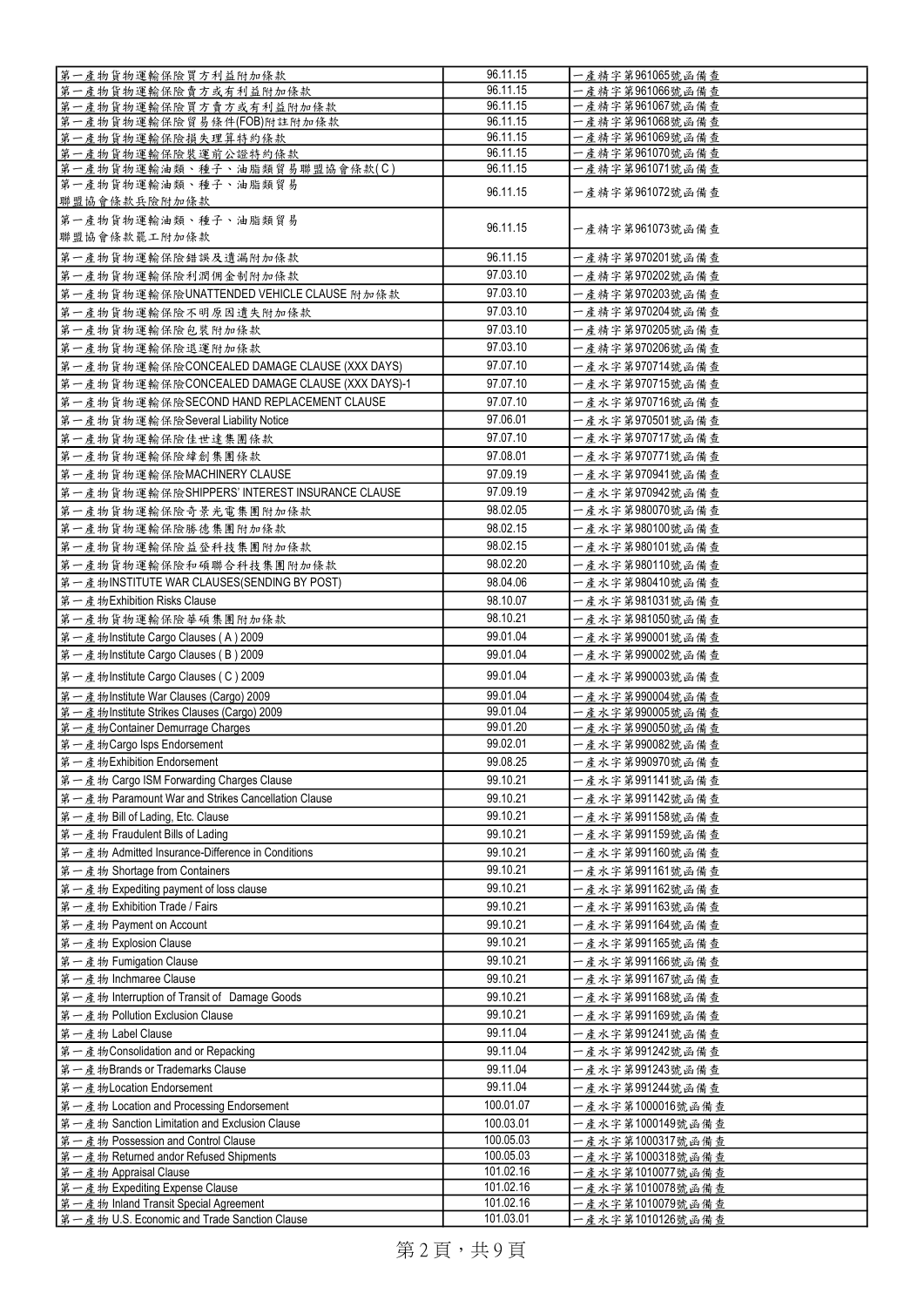| 第一產物 Loading and Unloading Clause                                                            | 101.03.21              | 一產水字第1010174號函備查                     |
|----------------------------------------------------------------------------------------------|------------------------|--------------------------------------|
| 第一產物 Nominated Adjusters Clause                                                              | 101.04.30              | 一產水字第1010350號函備查                     |
| 第一產物 Payment on Account Clause                                                               | 101.04.30              | 一產水字第1010352號函備查                     |
| 第一產物 Fire Brigade Charges And Extinguishing Expense Clause                                   | 101.05.16              | 一產水字第1010372號函備查                     |
| 第一產物 Salesperson's sample                                                                    | 101.06.01              | 一產水字第1010409號函備查                     |
| 第一產物 Inland Transit Endorsement                                                              | 101.06.01              | 一產水字第1010411號函備查                     |
| 第一產物 Delay Warrnty                                                                           | 101.09.19              | 一產水字第1010831號函備查                     |
| 第一產物 Captions Clause                                                                         | 101.09.19              | 一產水字第1010832號函備查                     |
| 第一產物 Currency Clause                                                                         | 101.09.19              | 一產水字第1010833號函備查                     |
| 第一產物 Contracts (Right of Third Parties) Act 1999 Exclusion Clause(Cargo)                     | 101.09.19              | 一產水字第1010834號函備查                     |
| 第一產物 Claim Preparation Clause                                                                | 101.09.19              | 一產水字第1010835號函備查                     |
| 第一產物 Full Value Reporting Clause                                                             | 101.09.19              | 一產水字第1010836號函備查                     |
| 第一產物 Inspection of Records                                                                   | 101.09.19              | 一產水字第1010837號函備查                     |
| 第一產物 Optional Insuring Conditions Clause                                                     | 101.09.19              | 一產水字第1010838號函備查                     |
| 第一產物 Payment of Loss Clause                                                                  | 101.09.19              | 一產水字第1010839號函備查                     |
| 第一產物 Premiums Clause                                                                         | 101.09.19              | 一產水字第1010840號函備查                     |
| 第一產物 Special Policies Issuance of Certificates Clause                                        | 101.09.19              | 一產水字第1010851號函備查                     |
| 第一產物 Subrogation Clause                                                                      | 101.09.19              | 一產水字第1010852號函備查                     |
| 第一產物 Clauses Covering Duty                                                                   | 101.09.19              | 一產水字第1010853號函備查                     |
| 第一產物 Control of Damaged Merchandise Clause                                                   | 101.09.19<br>101.09.19 | 一產水字第1010854號函備查<br>一產水字第1010855號函備查 |
| 第一產物 Deliberate Damage - Customs Service<br>第一產物 Deliberate Damage - Pollution Hazard Clause | 101.09.19              | 一產水字第1010856號函備查                     |
| 第一產物 Difference in Conditions, Increased Value, Contingency                                  | 101.09.19              | 一產水字第1010857號函備查                     |
| 第一產物 Duty, Taxes, etc. Clause                                                                | 101.09.19              | 一產水字第1010858號函備查                     |
| 第一產物 Non-admitted Insurance - Tax Clause                                                     | 101.09.19              | 一產水字第1010859號函備查                     |
| 第一產物 Replacement by Air Clause                                                               | 101.09.19              | 一產水字第1010860號函備查                     |
| 第一產物 Sue and Labor Clause                                                                    | 101.09.19              | 一產水字第1010871號函備查                     |
| 第一產物 Shipping Expense Clause                                                                 | 101.09.19              | 一產水字第1010872號函備查                     |
| 第一產物 Shore Clause                                                                            | 101.09.19              | 一產水字第1010873號函備查                     |
| 第一產物 Released Bill of Lading Clause                                                          | 101.09.19              | 一產水字第1010874號函備查                     |
| 第一產物 72 Hours Clause                                                                         | 101.09.19              | 一產水字第1010875號函備查                     |
| 第一產物 Right of First Refusal                                                                  | 101.09.19              | 一產水字第1010876號函備查                     |
| 第一產物 Cancellation Clause                                                                     | 101.09.19              | 一產水字第1010877號函備查                     |
| 第一產物 F.O.B., F.A.S., C&F Sales                                                               | 101.09.19              | 一產水字第1010878號函備查                     |
| 第一產物 Other Insurance                                                                         | 101.09.19              | 一產水字第1010879號函備查                     |
| 第一產物 Stockthruput Endorsement                                                                | 101.09.19              | 一產水字第1010880號函備查                     |
| 第一產物 Institute Cargo Clauses (Air) 2009                                                      | 101.10.15              | 一產水字第1010911號函備查                     |
| 第一產物 Institute War Clauses (Air Cargo) 2009                                                  | 101.10.15              | 一產水字第1010912號函備查                     |
| 第一產物 Institute Strikes Clauses (Air Cargo) 2009                                              | 101.10.15              | 一產水字第1010913號函備查                     |
| 第一產物 Institute War Clauses (Sending by Post) 2009                                            | 101.10.15              | 一產水字第1010914號函備查                     |
| 第一產物 Termination of Transit Clause (Terrorism) 2009                                          | 101.10.15              | 一產水字第1010915號函備查                     |
| 第一產物 Warehouse, Forwarding Charges                                                           | 101.10.22              | 一產水字第1010924號函備查                     |
| 第一產物 Financial Statement Agreement Clause                                                    | 101.10.22              | 一產水字第1010925號函備查                     |
| 第一產物 Extra Charges<br>第一產物 Certificate of Authority                                          | 101.10.22<br>101.10.22 | 一產水字第1010926號函備查                     |
| 第一產物 Letter of Credit Clause                                                                 | 101.10.22              | 一產水字第1010927號函備查                     |
| 第一產物 Salvage Clause                                                                          | 102.02.07              | 一產水字第1010928號函備查<br>一產水字第1020107號函備查 |
| 第一產物 Location and Processing Endorsement-1                                                   | 102.02.07              | 一產水字第1020109號函備查                     |
| 第一產物 Stockthruput Endorsement-1                                                              | 102.04.01              | 一產水字第1020257號函備查                     |
| 第一產物 Used &/or Second Hand Goods and Equipment Clause                                        | 102.04.01              | 一產水字第1020259號函備查                     |
|                                                                                              |                        |                                      |
| 第一產物 小三通暨快遞運送理賠附加條款                                                                          | 102.04.23              | 一產水字第1020289號函備查                     |
| 第一產物 Accumulation Clause (Double)                                                            | 103.11.19              | 一產水字第1030811號函備查                     |
| 第一產物 50/50 Clause (EAR/Marine Cargo)                                                         | 103.12.16              | 一產水字第1030861號函備查                     |
| 第一產物 CO-Insurance Clause                                                                     | 103.12.16              | 一產水字第1030861號函備查                     |
| 第一產物 Container Clause                                                                        | 104.01.23              | 一產水字第1040046號函備查                     |
| 第一產物 Returned Shipment Clause                                                                | 104.01.23              | 一產水字第1040047號函備查                     |
| 第一產物 Payment of Claim Clause                                                                 | 104.01.23              | 一產水字第1040048號函備查                     |
| 第一產物 Cost of Compiling Records and Claim Reparation Clause                                   | 104.01.23              | 一產水字第1040049號函備查                     |
| 第一產物 Infidelity Clause                                                                       | 104.07.01              | 一產水字第1040540號函備查                     |
| 第一產物 Pair and Set Clause                                                                     | 104.07.01              | 一產水字第1040541號函備查                     |
| 第一產物 Airfreight Replacement / Charges Clause                                                 | 104.08.03              | 一產水字第1040660號函備查                     |
| 第一產物 Contingency Insurance, Unpaid Vendor                                                    | 104.08.03              | 一產水字第1040661號函備查                     |
| 第一產物 Hand Carried Goods Clause                                                               | 104.08.03              | 一產水字第1040662號函備查                     |
| 第一產物 Hoisting Risk Clause                                                                    | 104.08.03              | 一產水字第1040663號函備查                     |
| 第一產物 Machinery Clause-1                                                                      | 104.08.03              | 一產水字第1040664號函備查                     |

第3頁,共9頁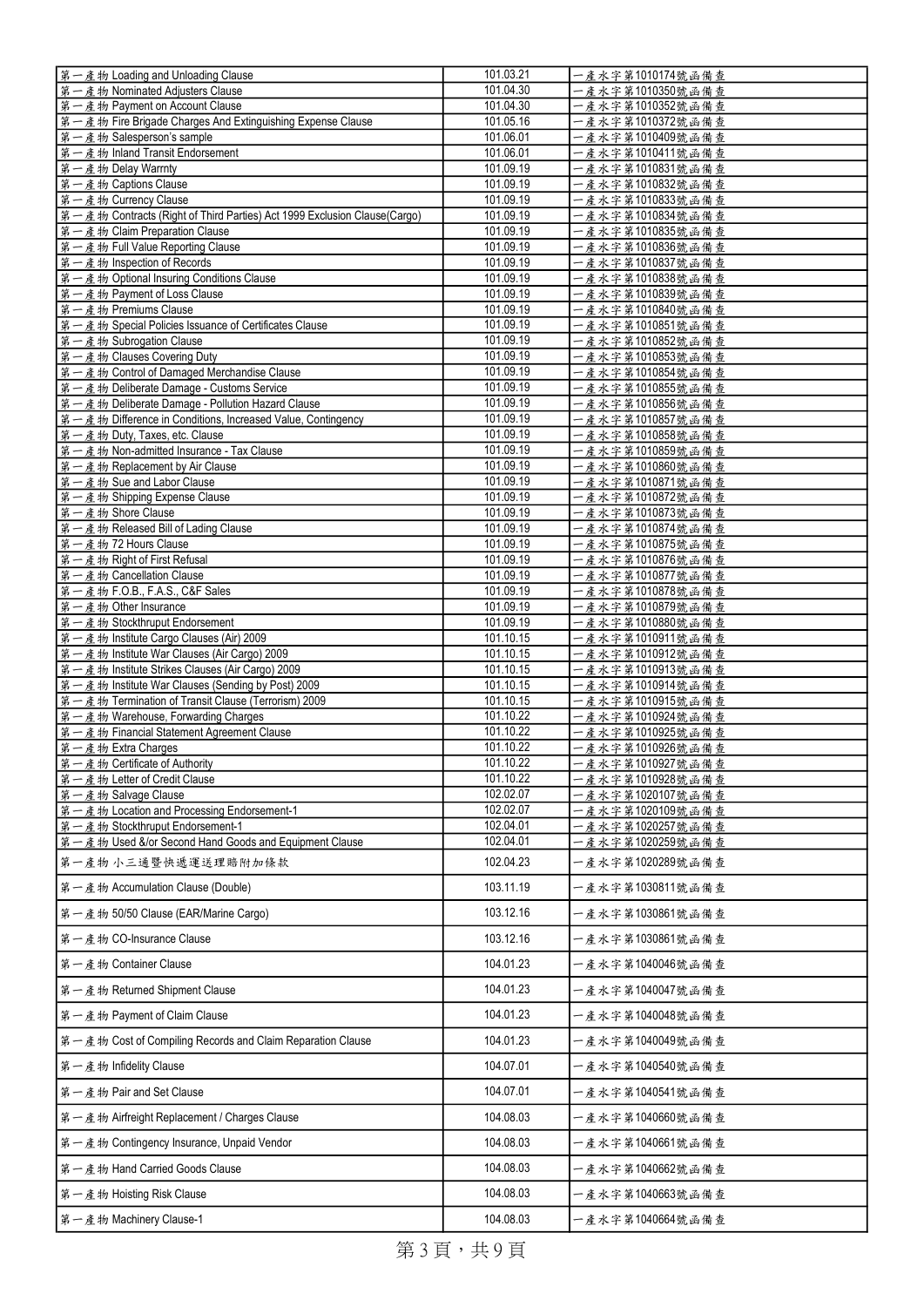| 第一產物 Currency Price Clause(NTD)                               | 104.11.06 | 一產水字第1040830號函備查  |
|---------------------------------------------------------------|-----------|-------------------|
| 第一產物 Excluding Ex-gratia and without Prejudice settlement     | 104.11.06 | 一產水字第1040831號函備查  |
| 第一產物 rejection Cost Clause                                    | 104.11.06 | 一產水字第1040832號函備查  |
| 第一產物 Packing Clause                                           | 104.12.15 | 一產水字第1040905號函備查  |
| 第一產物 Sweat & Heating Clause                                   | 104.12.15 | 一產水字第1040906號函備查  |
| 第一產物 Container Damage Clause                                  | 104.12.15 | -產水字第1040907號函備查  |
| 第一產物 Testing, Sorting and Segregation Clause                  | 104.12.15 | 一產水字第1040908號函備查  |
| 第一產物公權力介入損失分擔附加條款                                             | 104.12.30 | -產水字第1040945號函備查  |
| 第一產物裝載公證附加條款                                                  | 104.12.30 | 一產水字第1040946號函備查  |
| 第一產物裝載公證附加條款-1                                                | 105.02.01 | -產水字第1050068號函備查  |
| 第一產物Stock Throughput Policy                                   | 106.08.01 | 一產水字第1060498號函備查  |
| 第一產物 Frozen (Reefer) Cargo Clause                             | 106.11.21 | -產水字第1060745號函備查  |
| 第一產物 Location Reporting Procedure                             | 106.11.21 | 一產水字第1060746號函備查  |
| 第一產物 Carrier Insolvency Clause                                | 106.11.21 | -產水字第1060747號函備查  |
| 第一產物大聯大集團條款                                                   | 109.01.13 | -產水字第1090113號函備查  |
| 第一產物Co-Insurance Agreement                                    | 109.01.13 | 一產水字第1090114號函備查  |
| 第一產物 Attachment and Termination of Risk                       | 109.05.08 | - 產水字第1090272號函備查 |
| 第一產物 Unnamed Location Clause                                  | 109.05.08 | 一產水字第1090273號函備查  |
| 第一產物 Special Clause                                           | 109.05.08 | - 產水字第1090274號函備查 |
| 第一產物 Terms of Sale Clause                                     | 109.05.08 | 一產水字第1090275號函備查  |
| 第一產物 Coronavirus Exclusion                                    | 109.07.01 | -產水字第1090411號函備查  |
| 第一產物 Communicable Disease Exclusion                           | 109.07.01 | 一產水字第1090412號函備查  |
| 第一產物 Communicable Disease Exclusion and Sub-limited Writeback | 109.07.01 | 一產水字第1090413號函備查  |
| 第一產物 Subrogation / Waiver Clause                              | 109.09.01 | 一產水字第1090550號函備查  |
| 第一產物 Samples Clause                                           | 109.09.01 | -產水字第1090551號函備查  |
| 第一產物 Removal of Debris Clause                                 | 109.09.01 | 一產水字第1090552號函備查  |
| 第一產物 Mechanical and/or Electrical Derangement Clause          | 109.09.01 | 一產水字第1090553號函備查  |
| 第一產物 Cancellation Clause-1                                    | 109.09.01 | 一產水字第1090554號函備查  |
| 第一產物 Automatic Cover Clause(Import)                           | 109.10.01 | -產水字第1090621號函備查  |
| 第一產物 Automatic Cover Clause(Export)                           | 109.10.01 | 一產水字第1090622號函備查  |
| 第一產物 Concealed Damage/Delay In Opening                        | 109.10.01 | 一產水字第1090623號函備查  |
| 第一產物 Warehouse to Warehouse Clause                            | 109.10.01 | - 產水字第1090624號函備查 |
| 第一產物 Goods Purchased by the Assured on "CIF" or Similar Terms | 109.10.01 | 一產水字第1090625號函備查  |
| 第一產物 Paramount Warranties                                     | 110.01.22 | 一產水字第1100046號函備查  |
| 第一產物 Notice of Loss Clause                                    | 110.01.22 | 一產水字第1100047號函備查  |
| 第一產物 Non-Containerized Shipments                              | 110.01.22 | 一產水字第1100048號函備查  |
| 第一產物 Partial Loss                                             | 110.01.22 | 一產水字第1100049號函備查  |
| 第一產物 Service of Suit                                          | 110.01.22 | 一產水字第1100050號函備查  |
| 第一產物 Willful Misconduct Clause                                | 110.01.22 | 一產水字第1100051號函備查  |

| 商品名稱                | 核准、核備或<br>備查日期 | 核准、核備或備查文號                                                               |
|---------------------|----------------|--------------------------------------------------------------------------|
| 第一產物內陸運輸保險          | 83.12.14       | 台財保第831522372號<br>96年8月31日依行政院金融監督管理委員會95年9月1日<br> 金管保二字第09502522257號令修正 |
| 第一產物內陸運輸保險內陸運輸條款(A) | 96.08.10       | 一產精字第960561號函備查                                                          |
|                     |                |                                                                          |

第4頁,共9頁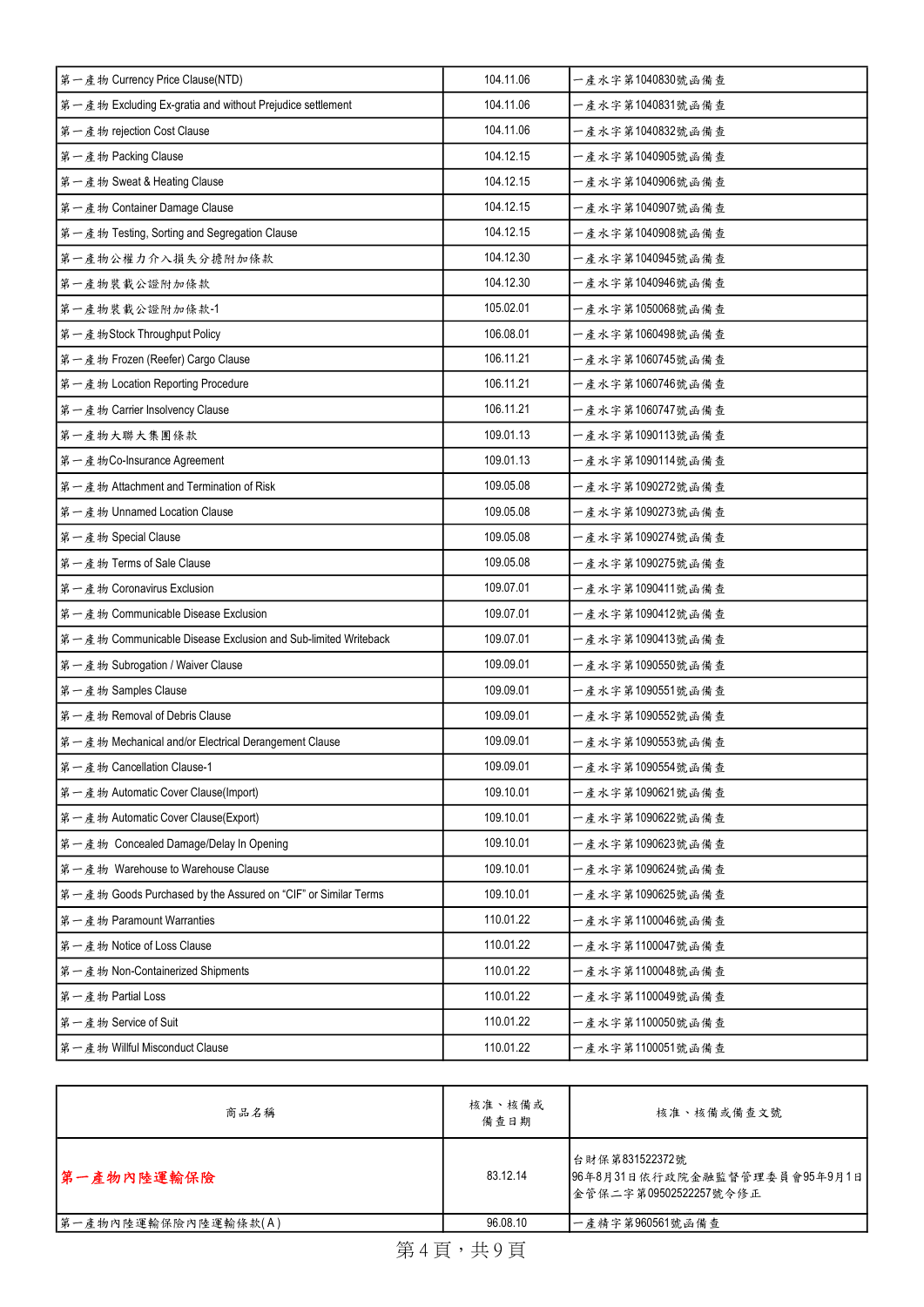| 第一產物內陸運輸保險內陸運輸條款(C)                               | 96.08.10             | 一產精字第960562號函備查                    |
|---------------------------------------------------|----------------------|------------------------------------|
| 第一產物內陸運輸保險內陸運輸條款(C)                               | 96.08.10             | 一產精字第960563號函備查                    |
| (含竊盜 偷竊 未送達附加條款)                                  |                      |                                    |
| 第一產物內陸運輸保險電腦千禧年除外附加條款                             | 96.08.10             | 一產精字第960579號函備查                    |
| 第一產物內陸運輸保險貨物協會冷凍肉品<br>條款(C)附加連續達24小時機器故障          | 96.08.31             | 一產精字第960657號函備查                    |
| 第一產物內陸運輸保險貨物協會冷凍食品條款(A)                           | 96.08.31             | 一產精字第960658號函備查                    |
| 第一產物內陸運輸保險貨物協會冷凍食品條款(A)<br>附加連續達24小時機器故障          | 96.08.31             | 一產精字第960659號函備查                    |
| 第一產物內陸運輸保險郵包條款-全險                                 | 96.08.31             | 一產精字第960670號函備查                    |
| 第一產物內陸運輸保險二手機器重置附加條款                              | 96.08.31             | 一產精字第960653號函備查                    |
| 第一產物內陸運輸保險小額賠款附附加條款                               | 96.08.31             | 一產精字第960654號函備查                    |
| 第一產物內陸運輸保險貨物協會罷工 附加條款-空運                          | 96.08.31             | 一產精字第960651號函備查                    |
| 第一產物內陸運輸保險延遲開箱附加條款                                | 96.08.31             | 一產精字第960663號函備查                    |
| 第一產物內陸運輸保險空運重置附加條款                                | 96.08.31             | 一產精字第960664號函備查                    |
| 第一產物內陸運輸保險限額累積特約條款                                | 96.08.31             | 一產精字第960665號函備查                    |
| 第一產物內陸運輸保險貨物協會兵險附加條款(適用包裹快遞)                      | 96.08.31             | 一產精字第960671號函備查                    |
| 第一產物內陸運輸保險貨物協會兵險附加條款-空運                           | 96.08.31             | 一產精字第960655號函備查                    |
| 第一產物內陸運輸保險貨物協會兵險附加條款-海運                           | 96.08.31<br>96.08.31 | 一產精字第960656號函備查                    |
| 第一產物內陸運輸保險貨物協會罷工附加條款-海運                           | 96.08.31             | 一產精字第960652號函備查<br>一產精字第960662號函備查 |
| 第一產物內陸運輸保險貨物協會罷工暴動民眾騷擾附加條款<br>第一產物內陸運輸保險殘餘物清除附加條款 | 96.08.31             | 一產精字第960669號函備查                    |
| 第一產物內陸運輸保險共保附加條款                                  | 96.09.06             | -產精字第960583號函備查                    |
| 第一產物內陸運輸保險冷凍貨物除外附加條款                              | 96.09.06             | 一產精字第960701號函備查                    |
| 第一產物內陸運輸保險冷藏貨物附加條款                                | 96.09.06             | 一產精字第960702號函備查                    |
| 第一產物內陸運輸保險協會兵險註銷附加條款(貨物)                          | 96.09.06             | 一產精字第960703號函備查                    |
| 第一產物內陸運輸保險協會電腦駭客攻擊除外附加條款                          | 96.09.06             | - 產精字第960704號函備查                   |
| 第一產物內陸運輸保險協會輻射污染、化學、生物、生化或<br>電磁武器除外附加條款          | 96.09.06             | 一產精字第960705號函備查                    |
| 第一產物內陸運輸保險延伸附加條款                                  | 96.09.06             | 一產精字第960706號函備查                    |
| 第一產物內陸運輸保險雨水淡水附加條款                                | 96.09.06             | 一產精字第960707號函備查                    |
| 第一產物內陸運輸保險保證新品附加條款                                | 96.09.06             | 一產精字第960708號函備查                    |
| 第一產物內陸運輸保險重要事項特約條款                                | 96.09.06             | 一產精字第960709號函備查                    |
| 第一產物內陸運輸保險重置附加條款(適用機器)                            | 96.09.06             | 一產精字第960710號函備查                    |
| 第一產物內陸運輸保險恐怖主義行為運送終止附加條款                          | 96.09.06             | 一產精字第960711號函備查                    |
| 第一產物內陸運輸保險航空附加條款(適用C條款)                           | 96.09.06             | 一產精字第960712號函備查                    |
| 第一產物內陸運輸保險偷竊及未送達附加條款                              | 96.09.06             | 一產精字第960713號函備查                    |
| 第一產物內陸運輸保險商標附加條款                                  | 96.09.06             | 一產精字第960714號函備查                    |
| 第一產物內陸運輸保險貨車不得無人看管特約條款                            | 96.09.06             | -產精字第960715號函備查                    |
| 第一產物內陸運輸保險貨到提貨特約條款                                | 96.09.06             | 一產精字第960716號函備查                    |
| 第一產物內陸運輸保險貨到無損失特約條款                               | 96.09.06             | 一產精字第960717號函備查                    |
| 第一產物內陸運輸保險惡意損害附加條款                                |                      |                                    |
| 第一產物內陸運輸保險郵包附加條款(適用C條款)                           | 96.09.06             | 一產精字第960718號函備查                    |
|                                                   | 96.09.06             | 一產精字第960719號函備查                    |
| 第一產物內陸運輸保險新品及裝載貨櫃限制特約條款                           | 96.09.06             | 一產精字第960720號函備查                    |
| 第一產物內陸運輸保險電腦千禧年除外附加條款                             | 96.09.06             | 一產精字第960721號函備查                    |
| 第一產物內陸運輸保險電腦軟體特約條款                                | 96.09.06             | 一產精字第960722號函備查                    |
| 第一產物內陸運輸保險50-50附加條款                               | 96.11.15             | 一產精字第961058號函備查                    |
| 第一產物內陸運輸保險切割附加條款                                  | 96.11.15             | 一產精字第961059號函備查                    |
| 第一產物內陸運輸保險代位求償/放棄特約條款                             | 96.11.15             | 一產精字第961060號函備查                    |
| 第一產物內陸運輸保險保管、監管、與控制特約條款                           | 96.11.15<br>96.11.15 | 一產精字第961061號函備查                    |
| 第一產物內陸運輸保險殘餘物處置特約條款                               | 96.11.15             | 一產精字第961064號函備查                    |
| 第一產物內陸運輸保險買方利益附加條款                                | 96.11.15             | 一產精字第961065號函備查<br>一產精字第961066號函備查 |
| 第一產物內陸運輸保險賣方或有利益附加條款<br>第一產物內陸運輸保險買方賣方或有利益附加條款    | 96.11.15             | 一產精字第961067號函備查                    |
| 第一產物內陸運輸保險貿易條件(FOB)附註附加條款                         | 96.11.15             | 一產精字第961068號函備查                    |
| 第一產物內陸運輸保險損失理算特約條款                                | 96.11.15             | 一產精字第961069號函備查                    |
| 第一產物內陸運輸保險裝運前公證特約條款                               | 96.11.15             | 一產精字第961070號函備查                    |
| 第一產物內陸運輸保險錯誤及遺漏附加條款                               | 97.03.10             | 一產水字第970209號函備查                    |
| 第一產物內陸運輸保險利潤佣金制附加條款                               | 97.03.10             | 一產水字第970210號函備查                    |
| 第一產物內陸運輸保險UNATTENDED VEHICLE CLAUSE 附加條款          | 97.03.10             | 一產水字第970211號函備查                    |
| 第一產物內陸運輸保險不明原因遺失附加條款                              | 97.03.10             | 一產水字第970212號函備查                    |
| 第一產物內陸運輸保險包裝附加條款<br>第一產物內陸運輸保險退運附加條款              | 97.03.10<br>97.03.10 | 一產水字第970213號函備查<br>一產水字第970214號函備查 |

第5頁,共9頁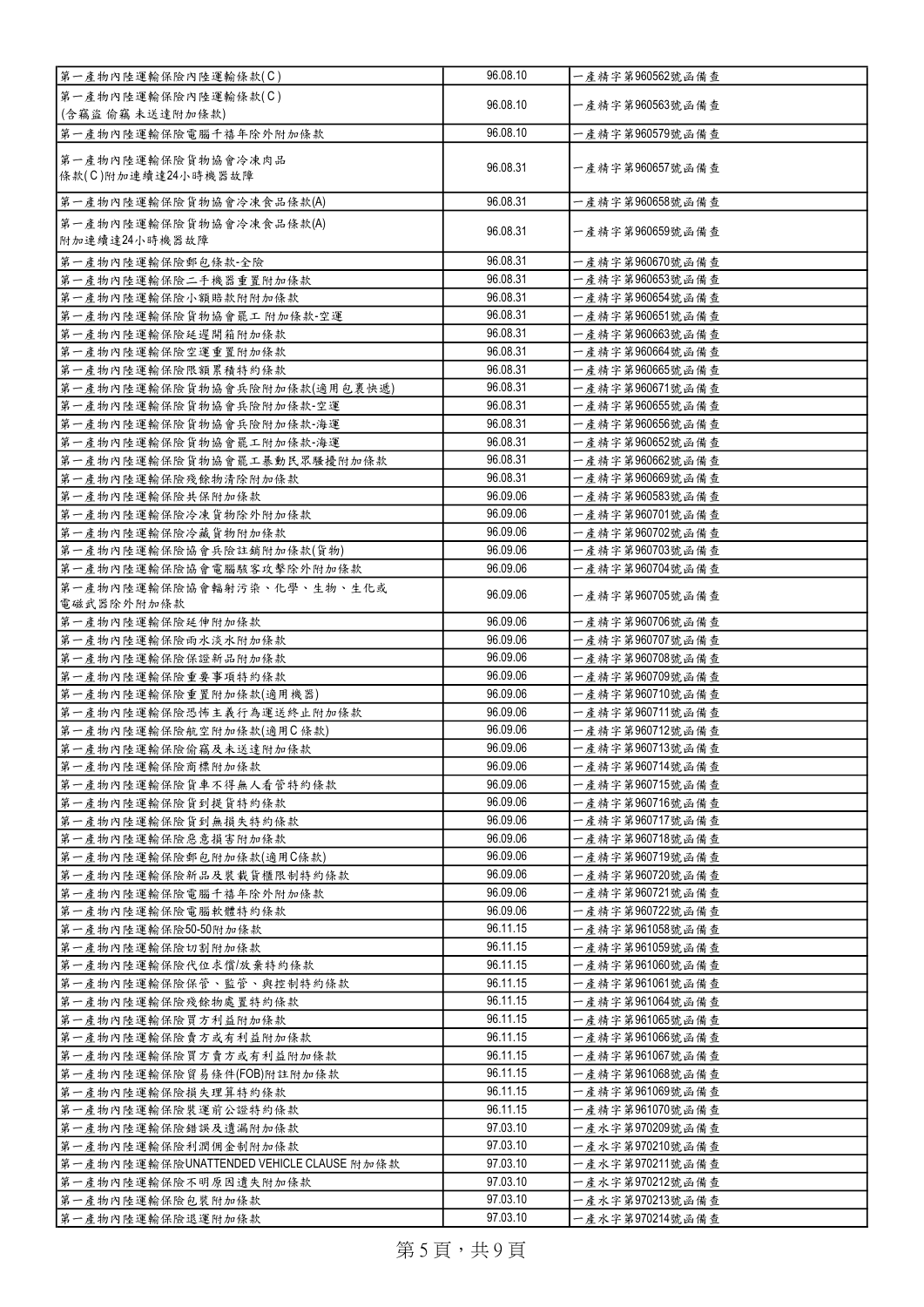| 第一產物內陸運輸保險Several Liability Notice                                         | 97.06.01 | 一產水字第970501號函備查 |
|----------------------------------------------------------------------------|----------|-----------------|
| 第一產物內陸運輸保險HIGHWAY TRANSPORTATION CLAUSE                                    | 97.07.10 | 一產水字第970711號函備查 |
| 第一產物內陸運輸保險HIGHWAY TRANSPORTATION CLAUSE(ALL RISKS)                         | 97.07.10 | 一產水字第970712號函備查 |
| 第一產物內陸運輸保險Overland Transportaton Cargo Insurance Clause-<br>(Train, Truck) | 97.07.10 | 一產水字第970713號函備查 |
| 第一產物內陸運輸保險CONCEALED DAMAGE<br>CLAUSE (XXX DAYS)                            | 97.07.10 | 一產水字第970714號函備查 |
| 第一產物內陸運輸保險CONCEALED DAMAGE <br>CLAUSE (XXX DAYS)-1                         | 97.07.10 | 一產水字第970715號函備查 |
| 第一產物內陸運輸保險SECOND HAND REPLACEMENT CLAUSE                                   | 97.07.10 | 一產水字第970716號函備查 |
| 第一產物內陸運輸保險MACHINERY CLAUSE                                                 | 97.09.19 | 一產水字第970941號函備查 |
| 第一產物內陸運輸保險SHIPPERS' INTEREST INSURANCE CLAUSE                              | 97.09.19 | 一產水字第970942號函備查 |
| THE FIRST INSURANCE INLAND CARGO TRANSIT INSURANCE                         | 98.02.05 | 一產水字第980060號函備查 |
| 第一產物INSTITUTE WAR CLAUSES(SENDING BY POST)                                 | 98.04.06 | 一產水字第980410號函備查 |
| ┃第一產物Exhibition Risks Clause                                               | 98.10.07 | 一產水字第981031號函備查 |

| 商品名稱                                                                     | 核准、核備或<br>備查日期 | 核准、核備或備查文號                                                                                       |
|--------------------------------------------------------------------------|----------------|--------------------------------------------------------------------------------------------------|
| 第一產物貨物運送人責任險(第二次部分修正)                                                    | 70.11.24       | 台財融第24185號<br>96年8月31日依行政院金融監督管理委員會95年9月1日<br>金管保二字第09502522257號令修正<br>110.04.23一產水字第1100404號函備查 |
| 第一產物貨物運送人責任險附加整車失竊附加條款                                                   | 96.08.10       | 一產精字第960543號函備查                                                                                  |
| 第一產物貨物運送人責任險協會輻射污染、化學、生物、生化<br>或電磁武器除外附加條款                               | 96.08.10       | 一產精字第960564函備查                                                                                   |
| 第一產物貨物運送人責任險恐怖主義除外附加條款                                                   | 96.08.10       | 一產精字第960565號函備查                                                                                  |
| 第一產物貨物運送人責任險電腦系統年序轉換除外附加條款                                               | 96.08.10       | 一產精字第960580號函備查                                                                                  |
| 第一產物貨物運送人責任險電腦駭客病毒除外附加條款                                                 | 96.08.10       | 一產精字第960581號函備查                                                                                  |
| 第一產物貨物運送人責任險批單(框式附加吊桿升降機救濟車適用)特<br>約條款                                   | 96.09.06       | 一產精字第960723號函備查                                                                                  |
| 第一產物 Cargo Owner's Legal Liability including Carrier Liability Insurance | 103.11.19      | 一產水字第1030813號函                                                                                   |
| 第一產物貨物運送人責任險超載(超長、超寬、超高、超重)附加條                                           | 104.05.11      | 一產水字第1040357號函                                                                                   |
| 第一產物貨物運送人責任險竊盜附加條款                                                       | 105.09.19      | 一產水字第1050590號函                                                                                   |
| 第一產物貨物運送人責任險冷凍冷藏附加條款                                                     | 105.09.19      | 一產水字第1050591號函                                                                                   |
| 第一產物貨物運送人責任險裝卸貨附加條款                                                      | 105.09.19      | 一產水字第1050592號函                                                                                   |

| 商品名稱                                                | 核准、核備或<br>備查日期 | 核准、核備或備查文號                                                              |
|-----------------------------------------------------|----------------|-------------------------------------------------------------------------|
| 第一產物娛樂漁業漁船意外責任險                                     | 88.05.27       | 台財保第882409422號96年8月31日依行政院金融監督<br>管理委員會95年9月1日金管保二字第09502522257號令<br>修正 |
|                                                     | 97.11.25       | 97年10月22日 (97) 產水字第15號函備查(公會版)備查<br>文號: 97.11.25 一產水字第971090號函備查        |
|                                                     | 104.08.21      | 依104.07.02金管保產字第10402523520號函修正                                         |
| 第一產物娛樂漁業漁船意外責任險協會輻射<br> 污染、化學、生物、生化或電磁武器除外 <br>附加條款 | 96.08.10       | 一產精字第960564函備查                                                          |
| 第一產物娛樂漁業漁船意外責任險恐怖主義除外附加條款                           | 96.08.10       | 一產精字第960565號函備查                                                         |
| 第一產物娛樂漁業漁船意外責任險電腦系統年序轉換<br>除外附加條款                   | 96.08.10       | 一產精字第960580號函備查                                                         |
| 第一產物娛樂漁業漁船意外責任險電腦<br>駭客病毒除外附加條款                     | 96.08.10       | 一產精字第960581號函備查                                                         |

| 商品名稱 | 核准、核備或<br>備查日期 | 核准、核備或備查文號 |
|------|----------------|------------|
|------|----------------|------------|

## 第6頁,共9頁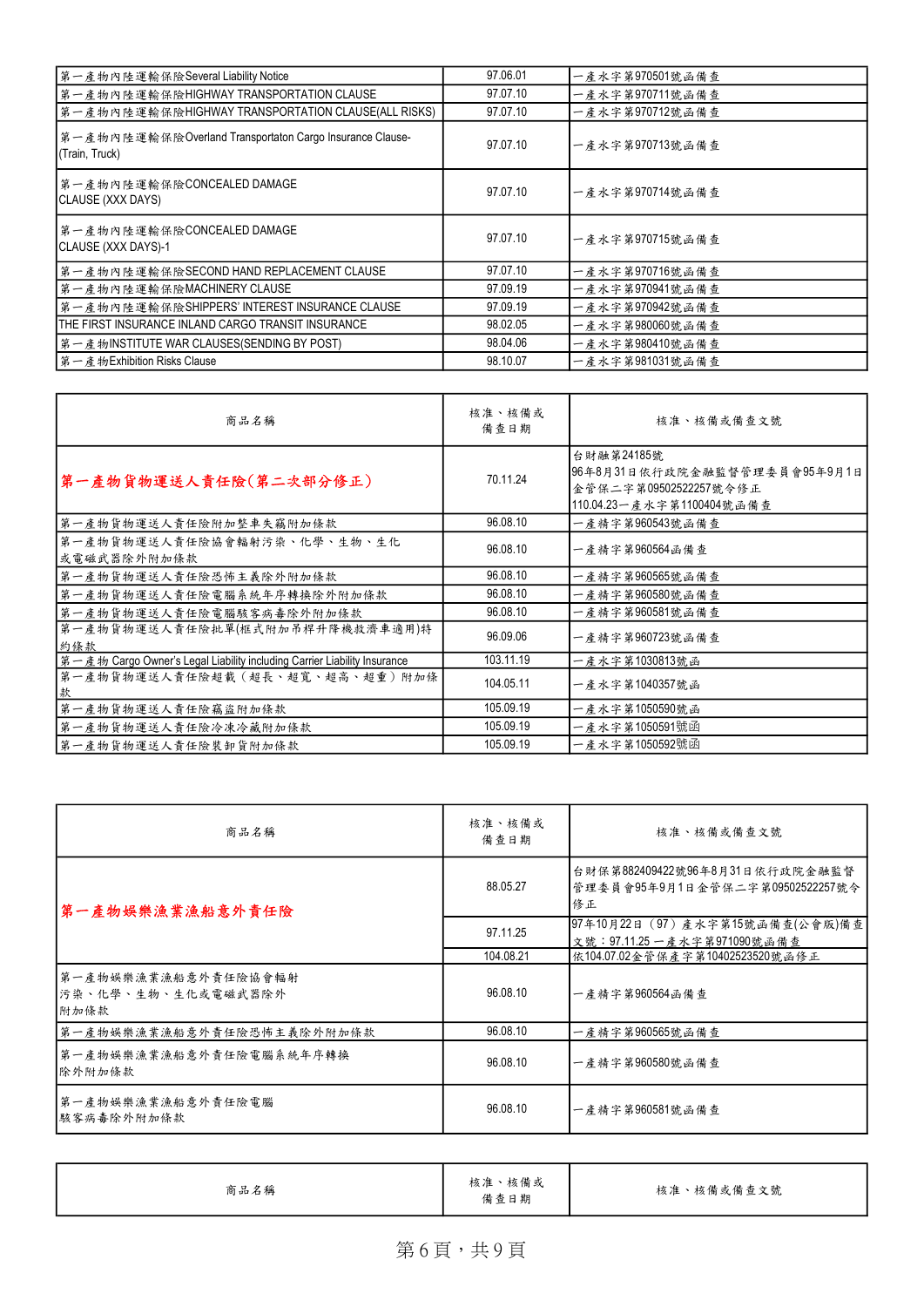| 第一產物漁業漁船船員僱主責任險                                | 87.09.22  | 台財保第871861633號<br>96年8月31日依行政院金融監督管理委員會95年9月1日<br> 金管保二字第09502522257號令修正 |
|------------------------------------------------|-----------|--------------------------------------------------------------------------|
|                                                | 104.08.21 | 依104.07.02金管保產字第10402523520號函修正                                          |
|                                                | 107.08.17 | 一產精字第1070508號函修正                                                         |
| 第一產物漁業漁船船員僱主責任險協會輻射污染、化學、生物、生化<br> 或電磁武器除外附加條款 | 96.08.10  | 一產精字第960564函備查                                                           |
| 第一產物漁業漁船船員僱主責任險恐怖主義<br>除外附加條款                  | 96.08.10  | 一產精字第960565號函備查                                                          |
| 第一產物漁業漁船船員僱主責任險電腦系統<br> 年序轉換除外附加條款             | 96.08.10  | 一產精字第960580號函備查                                                          |
| 第一產物漁業漁船船員僱主責任險電腦駭客<br>病毒除外附加條款                | 96.08.10  | 一產精字第960581號函備查                                                          |

| 商品名稱                                                 | 核准、核備或<br>備查日期 | 核准、核備或備查文號                                                              |
|------------------------------------------------------|----------------|-------------------------------------------------------------------------|
| 第一產物遊艇意外責任險                                          | 89.11.27       | (89) 產水字第067號<br> 96年8月31日依行政院金融監督管理委員會95年9月1日<br>金管保二字第09502522257號令修正 |
| 第一產物遊艇意外責任險協會輻射污染、化學、生物、生化或電磁武 <br>器除外附加條款           | 96.08.10       | 一產精字第960564函備查                                                          |
| 第一產物遊艇意外責任險恐怖主義除外附加條款                                | 96.08.10       | 一產精字第960565號函備查                                                         |
| 第一產物遊艇意外責任險險電腦系統年序轉換除外附加條款                           | 96.08.10       | 一產精字第960580號函備查                                                         |
| 第一產物遊艇意外責任險電腦駭客病毒除外附加條款                              | 96.08.10       | 一產精字第960581號函備查                                                         |
| 第一產物遊艇意外責任險(101公會版)                                  | 102.01.02      | 一產水字第1020009號函備查                                                        |
| 第一產物遊艇意外責任險 (101公會版)第一次部分變更                          | 103.10.15      | 一產水字第1030747號函備查                                                        |
| 第一產物遊艇意外責任險 (101公會版)第二次部分變更                          | 104.08.21      | 依104.07.02金管保產字第10402523520號函修正                                         |
| 第一產物 Lloyd's KA FORM                                 | 109.03.20      | 一產水字第1090161號函備查                                                        |
| 第一產物 Nuclear/Chemical/Biological Terrorism Exclusion | 109.03.20      | 一產水字第1090163號函備查                                                        |

| 商品名稱                                           | 核准、核備或<br>備查日期 | 核准、核備或備查文號                                                              |
|------------------------------------------------|----------------|-------------------------------------------------------------------------|
| 第一產物漁船船舶保險                                     | 84.11.02       | 台財保第841539699號<br>96年8月31日依行政院金融監督管理委員會95年9月1日<br>金管保二字第09502522257號令修正 |
| 第一產物漁船船舶保險協會輻射污染、化學、生物、生化或電磁武器<br>除外附加條款       | 96.08.10       | 一產精字第960564號函備查                                                         |
| 第一產物漁船船舶保險恐怖主義除外附加條款                           | 96.08.10       | 一產精字第960565號函備查                                                         |
| 第一產物漁船船舶保險電腦系統年序轉換除外附加條款                       | 96.08.10       | 一產精字第960580號函備查                                                         |
| 第一產物漁船船舶保險電腦駭客病毒除外附加條款                         | 96.08.10       | 一產精字第960581號函備查                                                         |
| 第一產物漁船船舶保協會船舶兵險及罷工險時間條款                        | 96.10.15       | 一產精字第961002號函備查                                                         |
| 第一產物漁船船舶保協會電腦駭客攻擊除外附加條款(船舶適用)                  | 96.10.15       | 一產精字第961003號函備查                                                         |
| 第一產物漁船船舶保險協會輻射污染、化學、生物、生化或電磁武器<br>除外附加條款(船舶適用) | 96.10.15       | 一產精字第961004號函備查                                                         |
| 第一產物漁船船舶保險恐怖主義除外不保<br>附加條款(船舶適用)               | 96.10.15       | 一產精字第961005號函備查                                                         |
| 第一產物漁船船舶保險保險費分期付款附加條款                          | 96.10.15       | 一產精字第961006號函備查                                                         |
| 第一產物漁船船舶保險限制兵險航行範圍特約條款                         | 96.10.15       | 一產精字第961007號函備查                                                         |
| 第一產物漁船船舶保險倫敦兵險航道封鎖附加特約條款                       | 96.10.15       | 一產精字第961008號函備查                                                         |
| 第一產物漁船船舶保險航道封鎖特約條款(船體)                         | 96.10.15       | 一產精字第961009號函備查                                                         |

第7頁,共9頁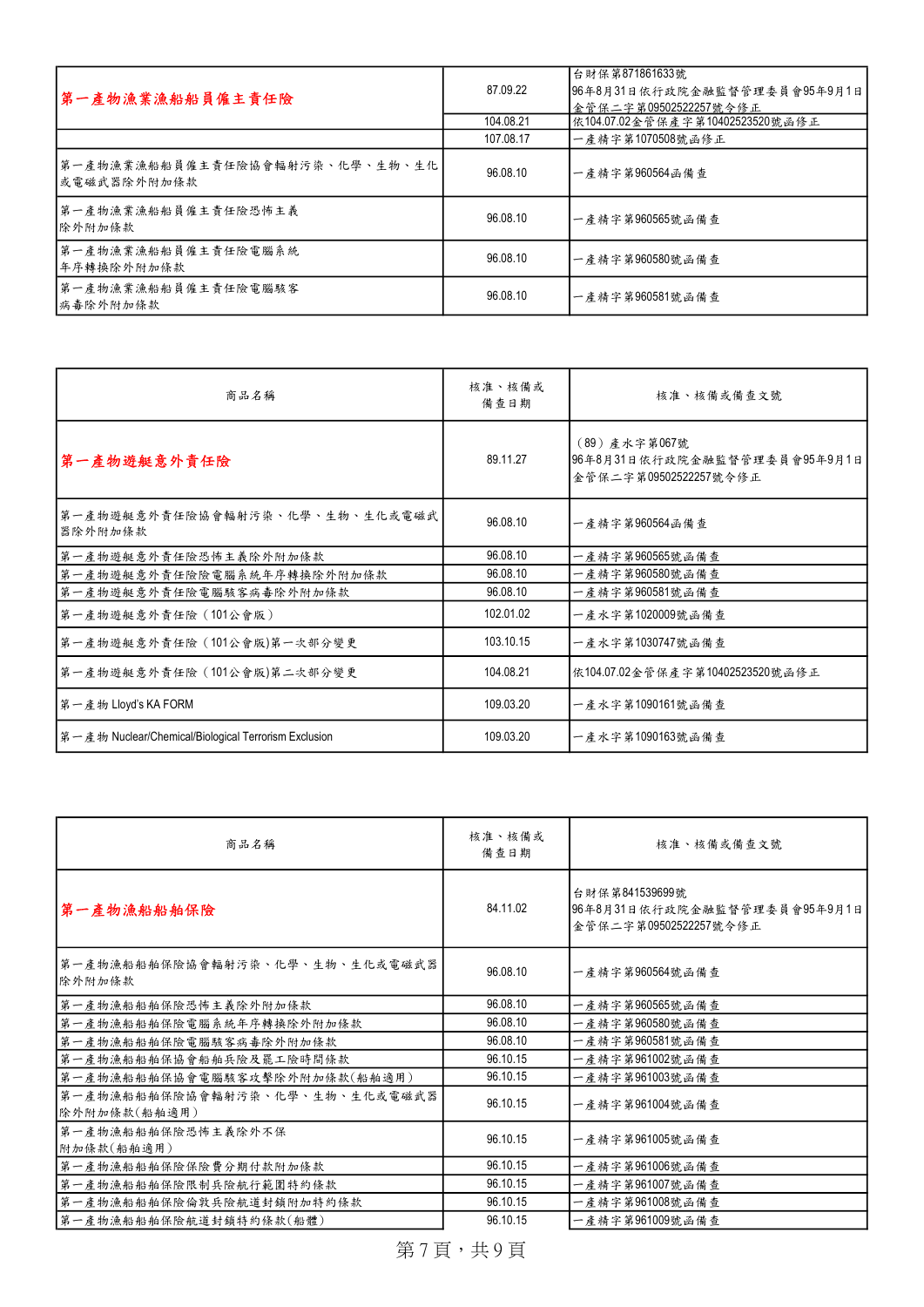| 第一產物漁船船舶保險船舶共保附加特約條款                                               | 96.10.15  | 一產精字第961010號函備查  |
|--------------------------------------------------------------------|-----------|------------------|
| 第一產物漁船船舶保險適航性檢查證書特約條款                                              | 96.10.15  | 一產精字第961013號函備查  |
| 第一產物漁船船舶保險漁船險特約條款                                                  | 96.10.15  | 一產精字第961012號函備查  |
| 第一產物漁船船舶保險(英文版)                                                    | 96.10.15  | 一產精字第961011號函備查  |
| 第一產物漁船船舶保險保險費延緩交付特約條款<br>(乙式)-適用於漁船險、船體險                           | 97.04.15  | 一產精字第970382號函備查  |
| 第一產物漁船船舶保險Several Liability Notice                                 | 97.06.01  | 一產水字第970501號函備查  |
| 第一產物漁船保險電腦系統年序轉換除外不保附加條款(Y2K Exclusion<br>Clause - Taiwan Version) | 97.03.10  | 一產精字第970208號函備查  |
| 第一產物漁船船舶保險附加火險特別約定條款                                               | 105.07.01 | 一產水字第1050460號函備查 |

| 商品名稱                                                                                                                  | 核准、核備或<br>備查日期 | 核准、核備或備查文號                                                               |
|-----------------------------------------------------------------------------------------------------------------------|----------------|--------------------------------------------------------------------------|
| 第一產物船體保險                                                                                                              | 96.08.24       | 一產精字第960645號函備查<br>96年8月31日依行政院金融監督管理委員會95年9月1日<br>金管保二字第09502522257號令修正 |
| 第一產物船體保險協會船舶兵險及罷工險時間條款                                                                                                | 96.10.15       | 一產精字第961002號函備查                                                          |
| 第一產物船體保險協會電腦駭客攻擊除外附加條款(船舶適用)                                                                                          | 96.10.15       | 一產精字第961003號函備查                                                          |
| 第一產物船體保險協會輻射污染、化學、生物、<br>生化或電磁武器除外附加條款(船舶適用)                                                                          | 96.10.15       | 一產精字第961004號函備查                                                          |
| 第一產物船體保險恐怖主義除外不保附加條款(船舶適用)                                                                                            | 96.10.15       | 一產精字第961005號函備查                                                          |
| 第一產物船體保險保險費分期付款附加條款                                                                                                   | 96.10.15       | 一產精字第961006號函備查                                                          |
| 第一產物船體保險限制兵險航行範圍特約條款                                                                                                  | 96.10.15       | 一產精字第961007號函備查                                                          |
| 第一產物船體保險倫敦兵險航道封鎖附加特約條款                                                                                                | 96.10.15       | 一產精字第961008號函備查                                                          |
| 第一產物船體保險航道封鎖特約條款(船體)                                                                                                  | 96.10.15       | 一產精字第961009號函備查                                                          |
| 第一產物船體保險船舶共保附加特約條款                                                                                                    | 96.10.15       | 一產精字第961010號函備查                                                          |
| 第一產物船體保險適航性檢查證書特約條款                                                                                                   | 96.10.15       | 一產精字第961011號函備查                                                          |
| 第一產物船體保險漁船險特約條款                                                                                                       | 96.10.15       | 一產精字第961012號函備查                                                          |
| 第一產物船體保險保險費延緩交付特約條款(乙式)<br>-適用於漁船險、船體險                                                                                | 97.04.15       | 一產水字第970382號函備查                                                          |
| 第一產物船體保險Several Liability Notice                                                                                      | 97.06.01       | 一產水字第970501號函備查                                                          |
| 第一產物船體保險協會船舶港口險時間條款                                                                                                   | 97.08.25       | 一產水字第970856號函備查                                                          |
| 第一產物船體保險電腦系統年序轉換不保事項 附加條款<br>(MARINE HULL ELECTRONIC DATE RECOGNITION ENDORSEMENT)                                    | 97.03.10       | 一產精字第970207 號函備查                                                         |
| 第一產物船體保險協會建造險(刪除第19條)                                                                                                 | 98.07.03       | 一產水字第980800號函備查                                                          |
| 第一產物船體保險Lloyd's Personal Accident to Persons                                                                          | 100.01.18      | - 產水字第1000041號函備查                                                        |
| 第一產物船體保險Medical Expense Endorsement                                                                                   | 100.01.18      | - 產水字第1000042號函備查                                                        |
| 第一產物船體保險Disappearance Clause (NMA1442)                                                                                | 100.01.18      | - 產水字第1000043號函備查                                                        |
| 第一產物船體保險Nuclear / Radioactive Exclusion Clause                                                                        | 100.01.18      | 一產水字第1000044號函備查                                                         |
| 第一產物船體保險JHA War, Terrorism and Mass Destruction Exclusion                                                             | 100.01.18      | 一產水字第1000045號函備查                                                         |
| 第一產物船體保險Premium Payment Warrnty Clause                                                                                | 100.01.18      | 一產水字第1000046號函備查                                                         |
| 第一產物 Institute Clauses for Builder's Risks(刪除6及22條)                                                                   | 101.12.01      | 一產水字第1011051號函備查                                                         |
| 第一產物 Institute Strikes Clauses Builders' Risks                                                                        | 101.12.01      | 一產水字第1011053號函備查                                                         |
| 第一產物 Contracts (Right of Third Parties) Act 1999 Exclusion Clause                                                     | 101.12.01      | -產水字第1011055號函備查                                                         |
| 第一產物 Institute Time Clauses-Hull (1/10/83)                                                                            | 102.01.21      | 一產水字第1020051號函備查                                                         |
| 第一產物 London Blocking and Trapping Addendum                                                                            | 102.01.21      | 一產水字第1020052號函備查                                                         |
| 第一產物 Sanction Limitation and Exclusion Clause                                                                         | 102.01.21      | 一產水字第1020053號函備查                                                         |
| 第一產物 Institute War and Strikes Clause Hull-Time                                                                       | 102.01.21      | 一產水字第1020054號函備查                                                         |
| 第一產物 War etc Protection and Indemnity etc Liabilities                                                                 | 102.01.21      | 一產水字第1020055號函備查                                                         |
| 第一產物 Lloyd's Accident and Illness Policy                                                                              | 102.04.23      | -產水字第1020285號函備查                                                         |
| 第一產物 War and Terrorism Exclusion Endorsement                                                                          | 102.04.23      | 一產水字第1020287號函備查                                                         |
| 第一產物 Institute Yacht Clauses                                                                                          | 102.05.06      | - 產水字第1020391號函備查                                                        |
| 第一產物 Personal Accident Benefit                                                                                        | 102.05.06      | ·產水字第1020392號函備查                                                         |
| 第一產物船體保險 Institute Voyage Clauses - Hulls Total Loss, General Average<br>and 3/4THS Collision Liability               | 102.09.30      | 一產水字第1020802號函備查                                                         |
| 第一產物 Institute Notice of Cancellation, Automatic Termination of Cover and<br>War Nuclear Exclusions Clause-Hulls etc. | 103.06.17      | 一產水字第1030421號函備查                                                         |
| 第一產物 (Re) Insurers Liability Clause                                                                                   | 103.06.17      | 一產水字第1030423號函備查                                                         |
| 第一產物American Yacht Form R12                                                                                           | 103.08.05      | 一產水字第1030568號函備查                                                         |
| 第一產物American Institute Increased Value and Excess Liabilities Clauses                                                 | 103.08.05      | 一產水字第1030570號函備查                                                         |